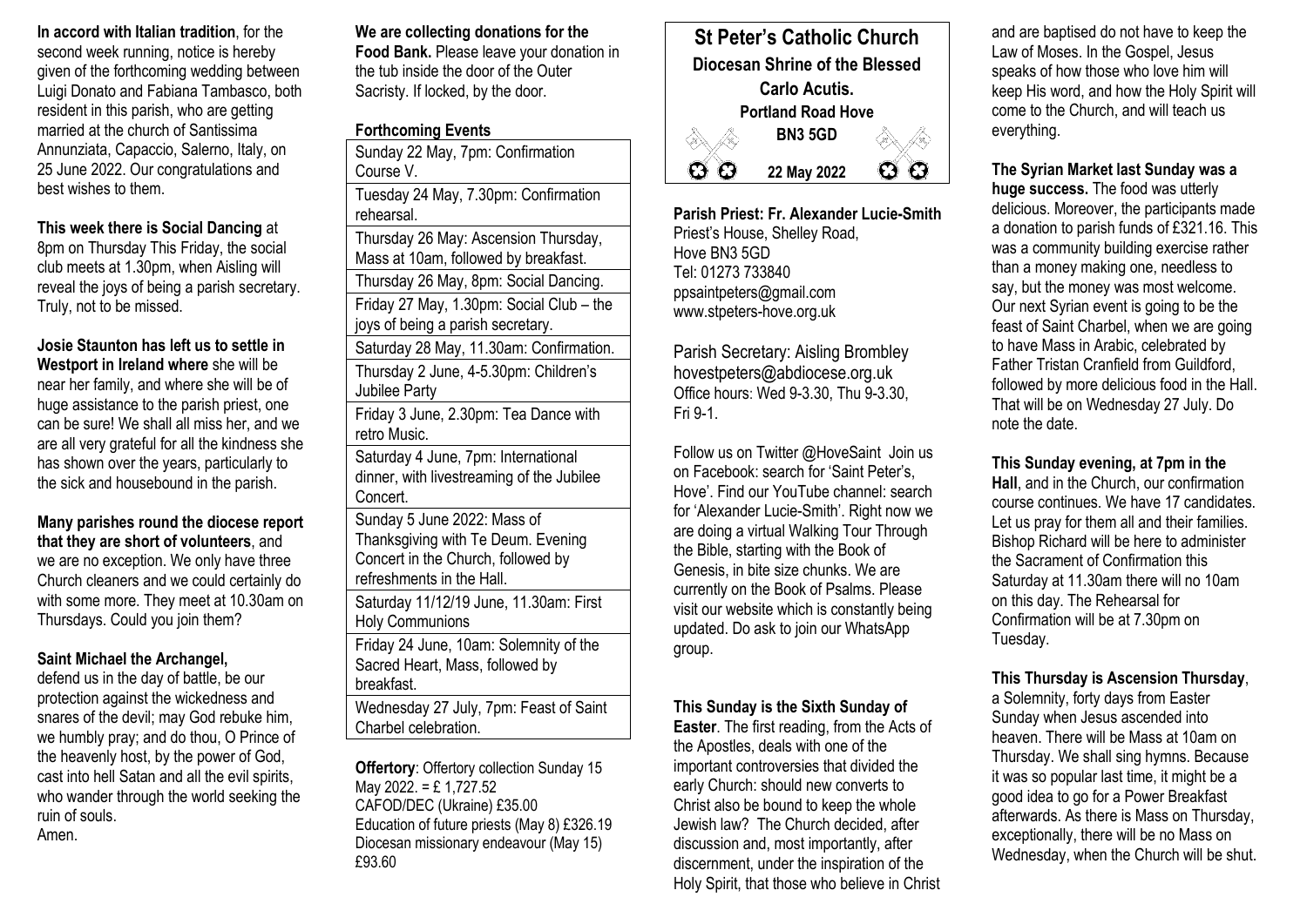### **Mass intentions**

Saturday 21 May, 6pm: Colin Rowlands RIP Sunday 22 May, 8.30am: Giuliana Sussex RIP Sunday 22 May, 10am: GE Joshua Moore Sunday 22 May, 11.15am: For all parishioners Monday 23 May, 10am: GE Mairead **Courtney** Tuesday 24 May, 10am: Patrick Grealish RIP Wednesday 25 May, No Mass Thursday 26 May, 10am: Patrick Grealish RIP Friday 27 May, 10am: Giuliana Sussex RIP Saturday 28 May, 11.30am: the Confirmation candidates. Saturday 28 May, 6pm: Bernie Harvey RIP (1 anniv) Sunday 29 May, 8.30am: Hazel and Tony Hayler RIP Sunday 29 May, 10am: For all parishioners Sunday 29 May, 11.15am: Ella O'Driscoll

### **Liturgical notes**

We are now in the season of Easter, the fifty days of rejoicing that follow the Sunday of the Resurrection. Let us also remember that we are in the month of May, dedicated to Our Lady.

Friday is the feast of Saint Augustine of Canterbury.

Saturday is the feast of Blessed Margaret Poole, martyr.

## *The Bishops of England and Wales* **recently encouraged us all to return to Mass at Pentecost.** Here is their statement: 'A beautiful hallmark of the Catholic faith is the profound desire to participate in the Holy Mass and share in the Eucharist. We do so with deep gratitude and joy. The Eucharist gives the Church her identity – "The Eucharist makes the Church, and the Church makes the Eucharist." It enables us to worship Almighty God, to support each other on our journey of faith, and to be a visible sign of faith in the world. This hallmark is supported and strengthened by the precept that our fundamental Christian

duty is to worship God by participating in the celebration of Mass. Attending Mass on Sundays and Holy Days is the greatest of all privileges, sometimes referred to as "the Sunday Obligation." Since the beginning of the Covid pandemic, until the present time, we have shared with you our judgment that the situation of the last two years has meant that the Sunday Obligation has been impeded and has needed to be fulfilled in other ways. We thank God that this situation has now changed. The pressing challenges of the pandemic have lessened significantly. Most people have resumed the wide range of normal activities, no longer restricted by the previous Covid measures. We therefore believe that the reasons which have prevented Catholics from attending Mass on Sundays and Holy Days of Obligation no longer apply. We understand there will still be some members of our congregations who, for reasons of health, do not feel safe enough to return to Mass. It has always been the understanding of the Church that when the freedom of any Catholic to attend Mass in person is impeded for a serious reason, because of

situations such as ill health, care for the sick or legitimate fear, this is not a breach of the Sunday Obligation. Our Catholic people and parishes have benefitted during these difficult times from the online streaming of Mass and other services. "Virtual viewing" of Mass online does not fulfil the Sunday Obligation. It may, however, be a source of continual spiritual comfort to those who cannot attend Mass in person, for example those who are elderly and sick, for whom the obligation does not apply. In this context, we recognise gratefully the ministry of those who administer Holy Communion to the elderly, sick and housebound. We are grateful to our clergy, religious and lay faithful who have served our parishes. schools and communities with dedication and distinction throughout this pandemic. Now we look forward with renewed faith and confidence. In the Holy Sacrifice of the Mass, the Lord's Supper, the Lord Jesus entrusted to us the precious gift of Himself. With humility, we glory in being a Eucharistic people for whom attendance at Mass is essential. Looking forward to the forthcoming feast of Pentecost, we now invite all Catholics who have not yet done so to return to attending Mass in person. As the Church needs the witness of the presence of each person, so too each believer needs to journey in faith and worship with their fellow disciples. Nourished by our encounter with the Risen Lord Jesus, fed with His Word and His Body and Blood in Holy Communion, and supported by the presence of each other, we receive strength week by week, to serve the Lord and glorify Him with our lives.

**Jubilee News!** We are now getting into the groove for the upcoming celebrations.

Many thanks to all who decorated the Church with the various flags. We had hoped to have the pictures by the children blown up and displayed on the walls, but this proved technically daunting. There are still some tickets left for

- Thursday 2 June, from 4-5.30pm, Children's Jubilee Party, with music, dancing and refreshments.
- Friday 3 June, at 2.30pm, Tea Dance with Music reflecting the last 70 years.
- Saturday 4 June, at 7pm, International Dinner, with livestreaming of the Jubilee Concert. As in the past, please bring your own food and drink, reflecting our diverse cultures, and be prepared to share. This is now sold out.
- All of these events are free, but because the Hall has a limited capacity, you do need a ticket to come.

**On Sunday 5 June, which is Pentecos**t, the 11.15am Mass will be one of Thanksgiving, as mandated by the bishops of England and Wales, with Te Deum and suitable music. That evening at 7pm there will be a concert in the Church, also ticketless, followed by refreshments in the Hall. The concert will open with Crown Imperial, the Coronation march composed by William Walton, and performed for us by Hamish Dustagheer, the music maestro of Saint Bartholomew's Brighton; Hamish will accompany Kristy in her rendition of several popular arias; Aneesa, who sang so beautifully at Jeanie Ryan's funeral, will reprise her Ave Maria and other pieces. Our choirs will sing and finally, to round off the concert, by popular demand, the return of the super group Three for a Girl.